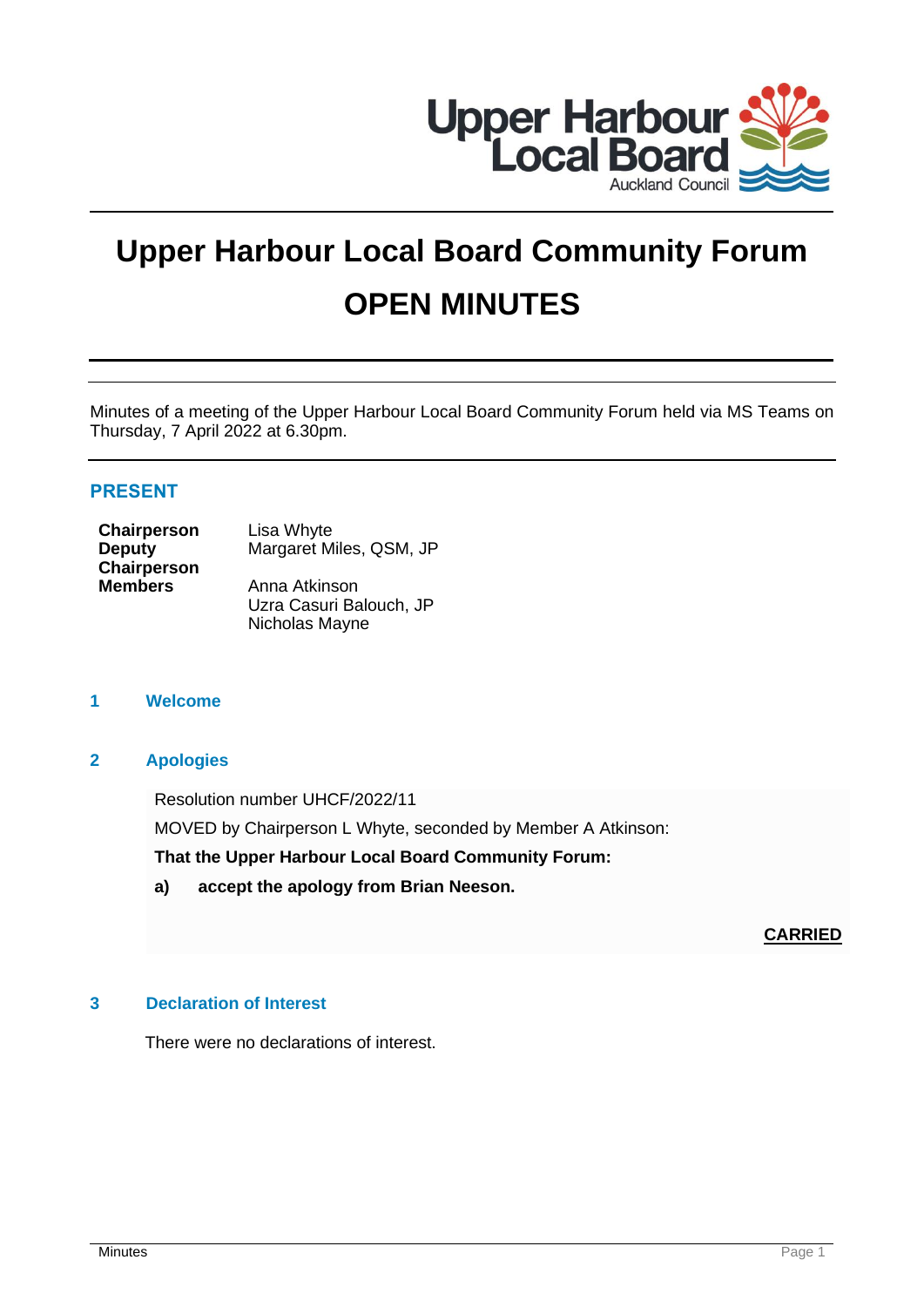## **4 Confirmation of Minutes**

Resolution number UHCF/2022/12

MOVED by Chairperson L Whyte, seconded by Member N Mayne:

**That the Upper Harbour Local Board Community Forum:**

**a) confirm the ordinary minutes of its meeting, held on Thursday, 3 March 2022, as a true and correct record.**

## **CARRIED**

#### **5 Leave of Absence**

There were no leaves of absence.

**6 Acknowledgements**

There were no acknowledgements.

#### **7 Petitions**

There were no petitions.

#### **8 Deputations**

## **8.1 Greenhithe Residents Association - Community Hall transitional rates grant**

Resolution number UHCF/2022/13

MOVED by Deputy Chairperson M Miles, seconded by Member U Casuri Balouch:

**That the Upper Harbour Local Board Community Forum:**

**a) receive the deputation from Mick Sinclair, Greenhithe Residents Association committee member and legal advisor, on behalf of the Greenhithe Residents Association and thank him for his attendance.**

## **CARRIED**

#### **8.2 North Shore Golf Club - transitional rates grant**

Resolution number UHCF/2022/14

MOVED by Chairperson L Whyte, seconded by Member N Mayne:

**That the Upper Harbour Local Board Community Forum:**

**a) receive the deputation from Rowland Griffiths, on behalf of the North Shore Golf Club, and thank him for his attendance and presentation.**

**CARRIED**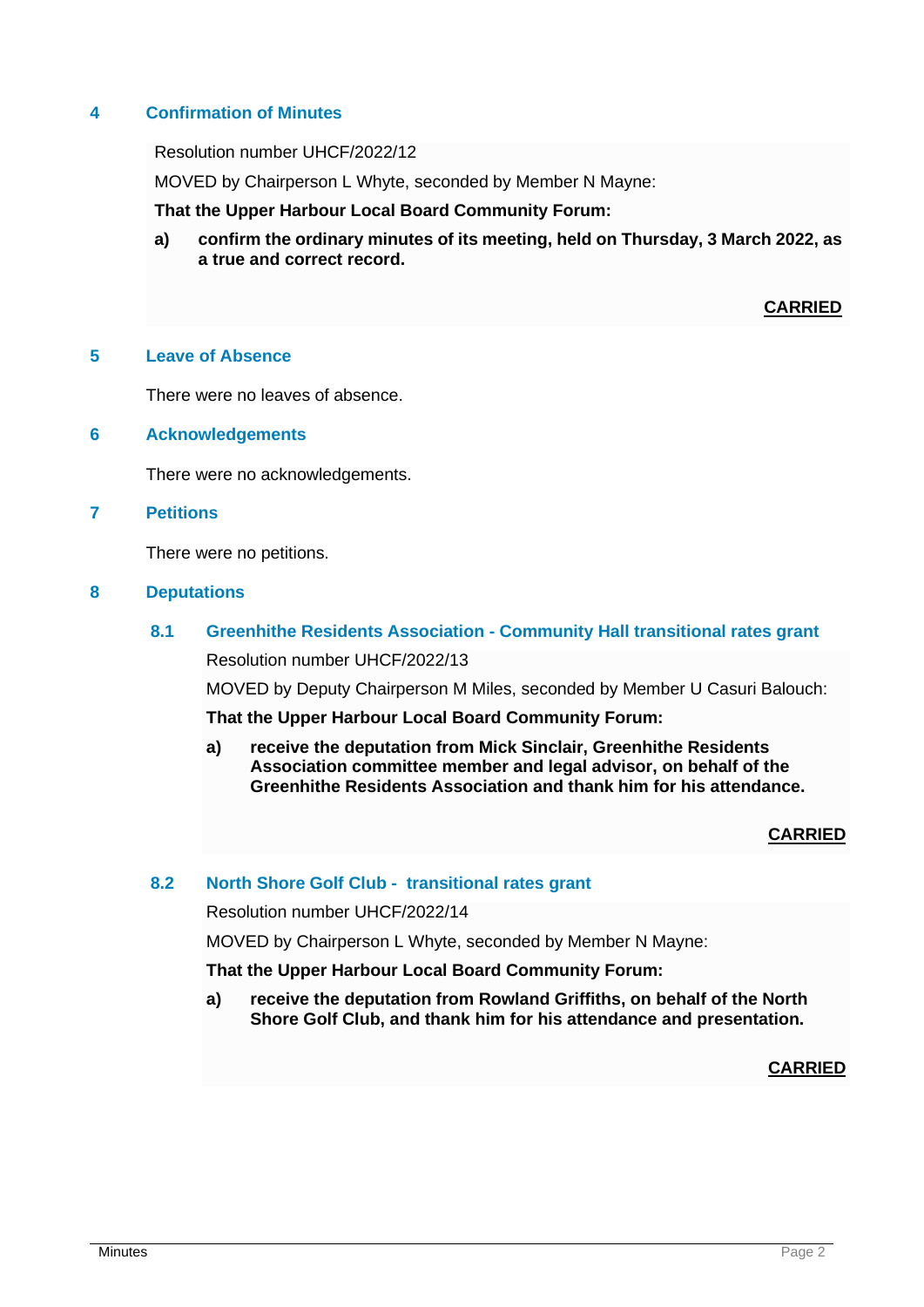## **8.3 Rosedale Park restoration project proposal**

The Community Park Ranger was in attendance via MS teams for this item

A PowerPoint presentation was given. A copy has been placed on the official minutes and is available on the Auckland Council website as a minute attachment.

Resolution number UHCF/2022/15

MOVED by Member A Atkinson, seconded by Chairperson L Whyte:

**That the Upper Harbour Local Board Community Forum:**

**a) receive the deputation from Nicky Shave, on behalf of the North Harbour Hockey Association, and thank her for her attendance and presentation.**

## **CARRIED**

#### **Attachments**

A 7 April 2022, Upper Harbour Local Board - item 8.3: Deputation, Rosedale Park restoration project proposal - presentation.

#### **8.4 Upper Waitemata Ecology Network and Sustainable Paremoremo - Update**

Resolution number UHCF/2022/16

MOVED by Deputy Chairperson M Miles, seconded by Member A Atkinson:

#### **That the Upper Harbour Local Board Community Forum:**

**a) receive the deputation from Tim Johnson and Deane Tuck, on behalf of the Upper Harbour Ecology Network and Sustainable Paremoremo, and thank them for their attendance.**

**CARRIED**

### **9 Public Forum**

There was no public forum.

#### **10 Extraordinary Business**

There was no extraordinary business.